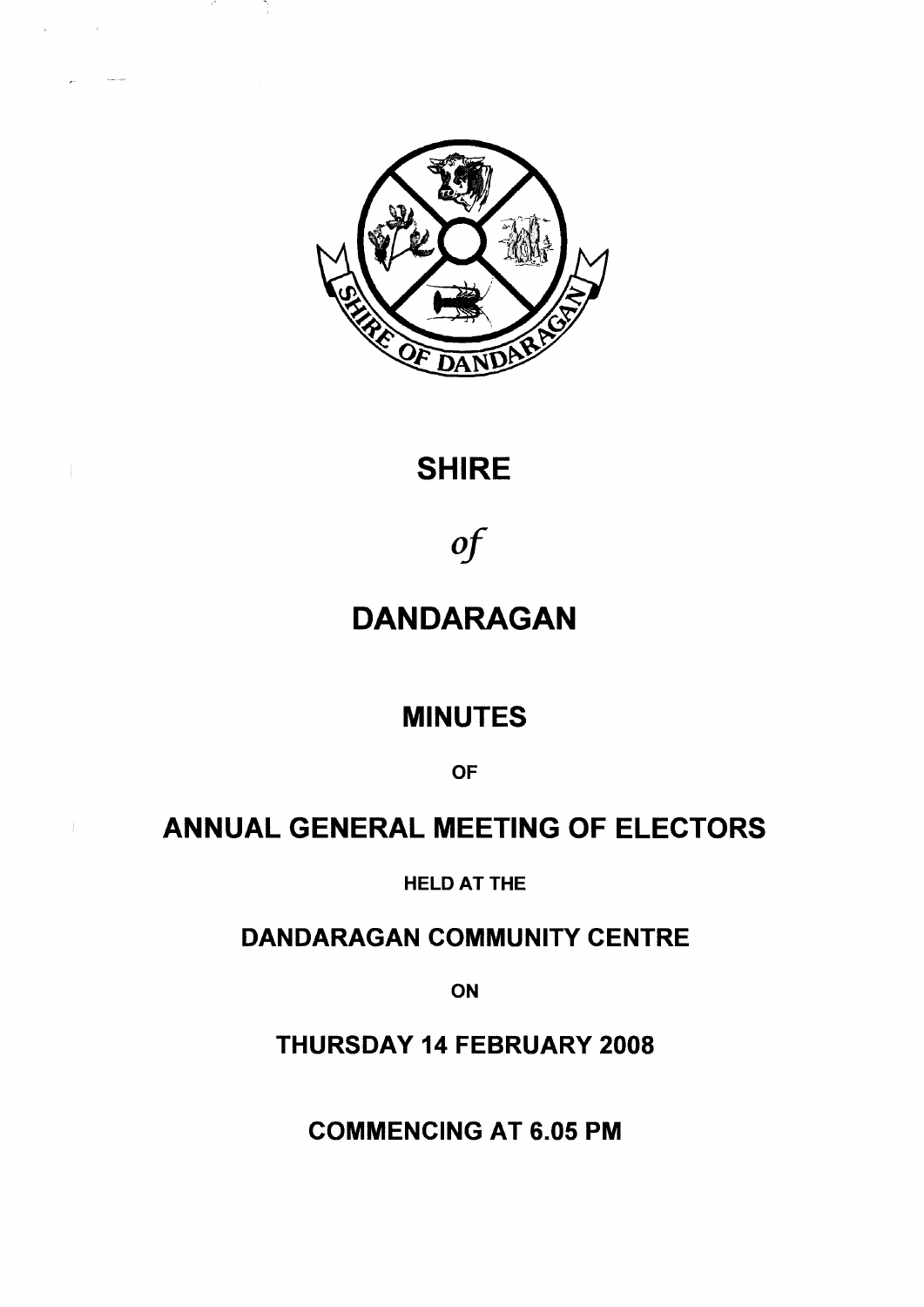# Table of Contents

 $\mathcal{L}_{\text{max}}$  , where  $\mathcal{L}_{\text{max}}$ 

 $\mathcal{L}^{\text{max}}$ 

 $\sim$   $\sim$ 

| 1. |     |                                                           |  |
|----|-----|-----------------------------------------------------------|--|
| 2. |     |                                                           |  |
| 3. |     |                                                           |  |
| 4. |     |                                                           |  |
| 5. |     |                                                           |  |
|    | 5.1 | Annual General Meeting of Electors held 7 February 2007 1 |  |
| 6. |     |                                                           |  |
| 7. |     |                                                           |  |
|    | 7.1 |                                                           |  |
|    | 7.2 |                                                           |  |
|    | 7.3 |                                                           |  |
|    | 7.4 |                                                           |  |
|    | 7.5 |                                                           |  |
|    | 7.6 |                                                           |  |
|    | 7.7 |                                                           |  |
|    | 7.8 |                                                           |  |
|    | 7.9 |                                                           |  |
|    |     |                                                           |  |
| 8. |     |                                                           |  |
|    | 8.1 |                                                           |  |
|    | 8.2 |                                                           |  |
| 9. |     |                                                           |  |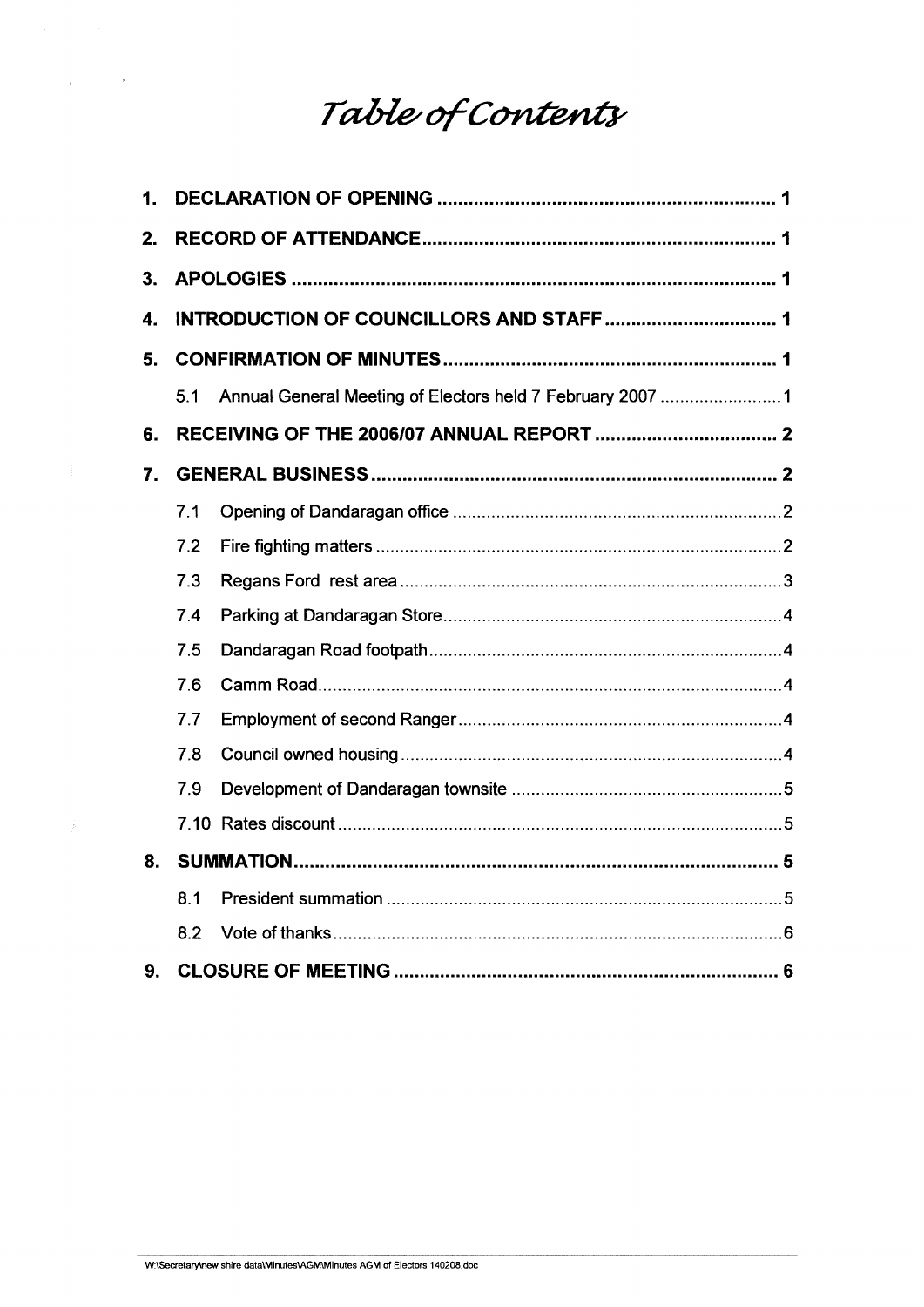### <span id="page-2-0"></span>**1. DECLARATION OF OPENING**

The President declared the meeting open at 6.05pm.

## <span id="page-2-1"></span>**2. RECORD OF ATTENDANCE**

#### **Councillors:**

Councillor S Love (President) Councillor M Russell Councillor D Kent Councillor L Smith Councillor J Nelson Councillor K McGlew Councillor C Underwood Councillor K Loveland

#### **Staff:**

| Mr C Strugnell     | (Chief Executive Officer)              |
|--------------------|----------------------------------------|
| Mr I Rennie        | (Deputy Chief Executive Officer)       |
| <b>Mr G Harris</b> | (Manager Technical Services and Works) |
| Mr S Geere         | (Manager Building Services)            |
| Mr S Clayton       | (Manager Finance and Administration)   |
| Mrs M Rourke       | (Manager Environmental Health)         |

#### **Electors / Members of the Public:**

Mr J Cook, Mrs M Johnson, Mrs S Harris, Mr M Hewlett, Mr <sup>I</sup> Oliver, Mr J Arnold, Ms J Mondello, Ms R Stroud, Ms L Carruthers, Mr Grant Woodhams MP, Mr J Brown, Mrs K Roberts

#### <span id="page-2-2"></span>**3. APOLOGIES**

Councillor L Short, Mr M Kenny, Cervantes Ratepayers Association **Committee** 

# <span id="page-2-3"></span>**4. INTRODUCTION OF COUNCILLORS AND STAFF**

The President introduced the new Manager Building Services Mr Scott Geere, Manger Finance and Administration Mr Scott Clayton, Manager Environmental Health Mrs Melissa Rourke and Councillor Kaye McGlew.

# <span id="page-2-5"></span><span id="page-2-4"></span>**5. CONFIRMATION OF MINUTES**

#### **5.1 Annual General Meeting of Electors held 7 February 2007**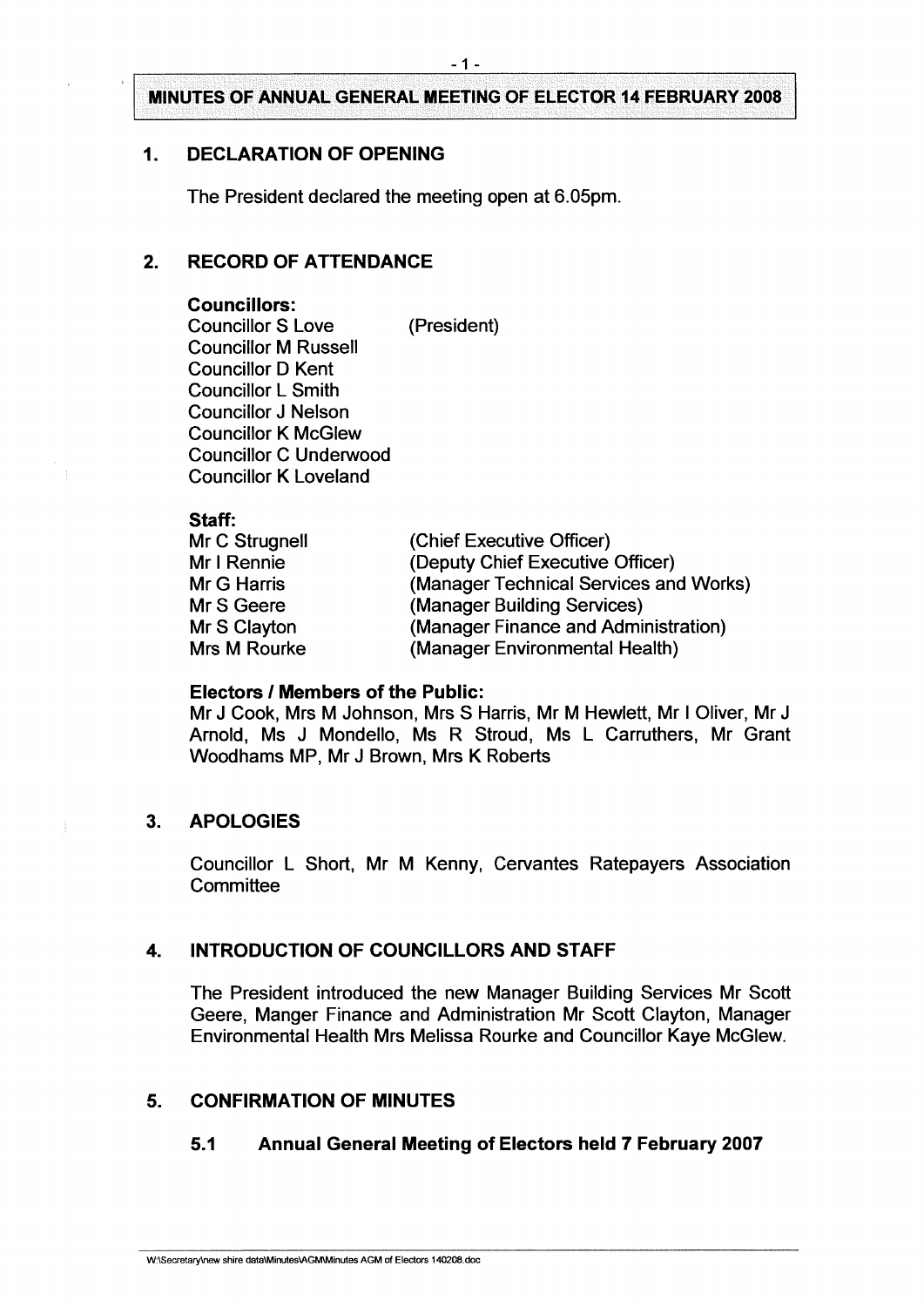#### **Moved: Cr Nelson / Seconded: Cr Russell**

**That the minutes of the Annual General Meeting of Electors held on 7 February 2007 as circulated be confirmed as a true and correct record.**

#### **CARRIED**

### <span id="page-3-0"></span>**6. RECEIVING OF THE 2006/07 ANNUAL REPORT**

The Annual Report incorporated the following:

- President's Report
- **Chief Executive Officer's Report**
- Auditor's Report
- Annual Financial Statements
- Works, Services and Plant Report
- Community Services Report

#### **Moved: Mr J Cook / Seconded: Cr Loveland**

**That the Annual Report for the year 2006/07 as presented be received.**

#### **CARRIED**

#### <span id="page-3-2"></span><span id="page-3-1"></span>**7. GENERAL BUSINESS**

#### **7.1 Opening of Dandaragan office**

Mr J Cook expressed appreciation for the decision of Council in retaining the opening of the Dandaragan office and for allowing a review to be undertaken with the respect of opening hours. Mr Cook also expressed his appreciation for the implementation of the drainage plan at the J C Grieve Sports Ground.

#### <span id="page-3-3"></span>**7.2 Fire fighting matters**

Mr J Cook advised that the Dandaragan office was a valuable facility from a communication point of view when fires are being fought throughout the Shire.

Mrs Shirley Harris commented that it was common sense that when fires are being fought in a particular area those locals who live in that area and have knowledge of the area should be able to have input into the fighting of fires. She expressed concern about the necessity to complete paperwork when fighting fires and that possibly valuable time could be wasted. The Department of Environment and Conservation and Fire and Emergency Services should be more involved in strategic matters such as fire breaks.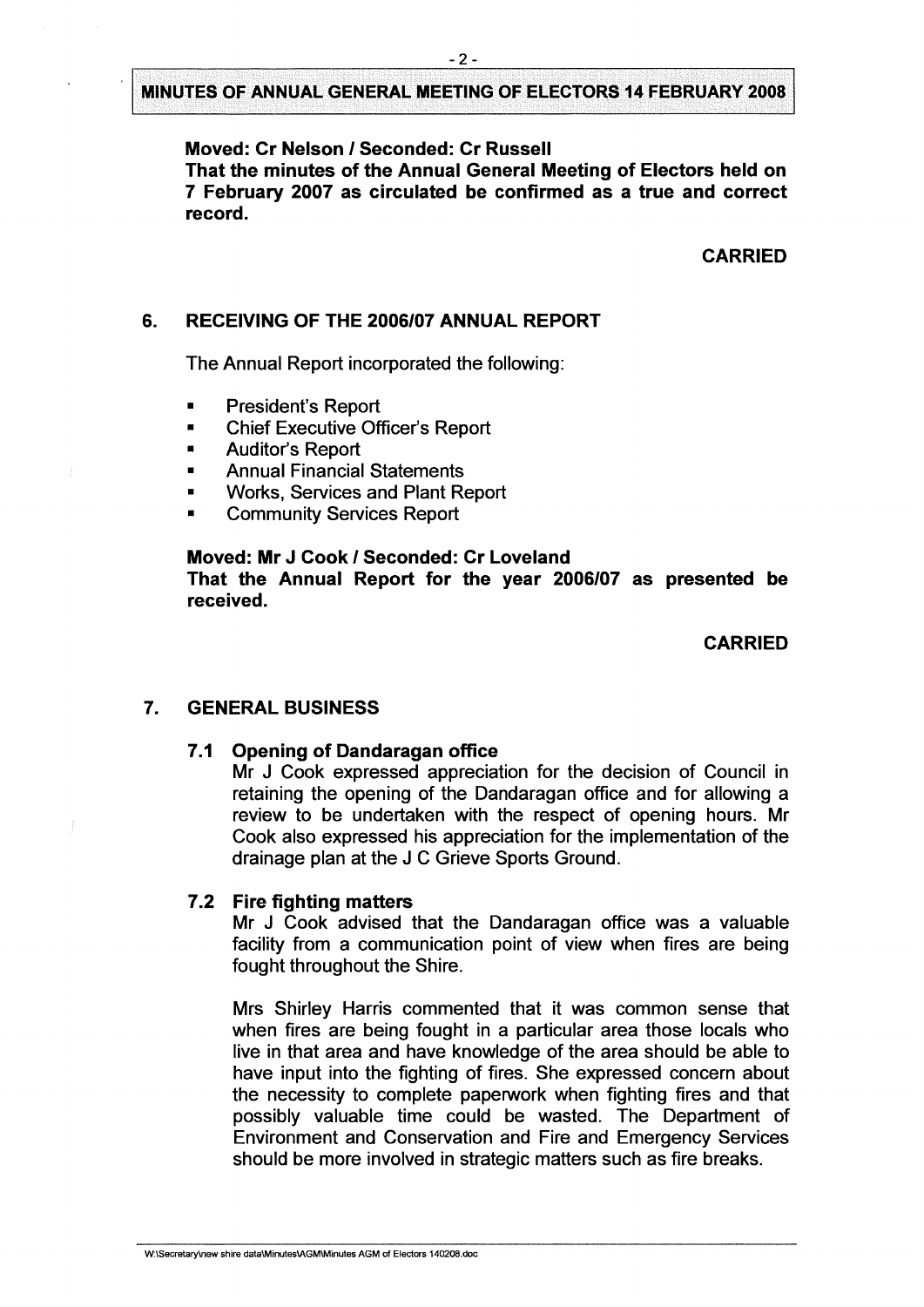Mrs K Roberts requested advice as to whether Council was still providing graders for fighting of bush fires.

The President advised that graders were still available from the Shire.

Mr M Hewlett advised that at the fire which occurred on 13 February 2008, there had been a long delay in getting a loader to the fire for the use of installation of fire breaks. A farm loader had to be used. Mr Hewlett queried whether it was possible for a claim to be made by the private owner of the equipment for its use.

The Chief Executive Officer advised if the use was authorised by a Fire Control Officer then the owner is able to claim for the use of the equipment which is covered by the Shire's Bush Fire Insurance.

#### <span id="page-4-0"></span>**7.3 Regans Ford rest area**

Mrs L Carruthers requested comment from Council with regard to the use of the Regans Ford rest area and the installation of toilets by Main Roads Western Australia. The rest area is being utilised for overnight camping and the area is subject to flooding and the toilets are not cleaned on a regular basis. She queried about what Council could do to remove the toilets as the Regans Ford Caravan Park business is suffering.

The President advised that Council could write to Main Roads and request advice and consider possible removal of the toilets. Council will need to consider the issue at a future meeting.

Mr <sup>I</sup> Oliver raised the issue of the health aspect of utilising the toilets in the vicinity of the Moore River as the area was subject to flooding.

The President advised that Main Roads have control over the area and it can only be assumed that the installation of the toilets was authorised.

The Chief Executive Officer advised that Council staff can not manage the area on a regular basis due to the distance to be travelled in order to service the rest area.

Mr Grant Woodhams MLA advised that he is willing to write a letter of support to the Commissioner for Main Roads.

Ms J Mondello advised that farmers are not permitted to work in the vicinity of water ways so why can it be done by Main Roads Western Australia at Regans Ford.

Mrs Carruthers advised that farmers were made to fence off areas from rivers in order to restrict access by stock.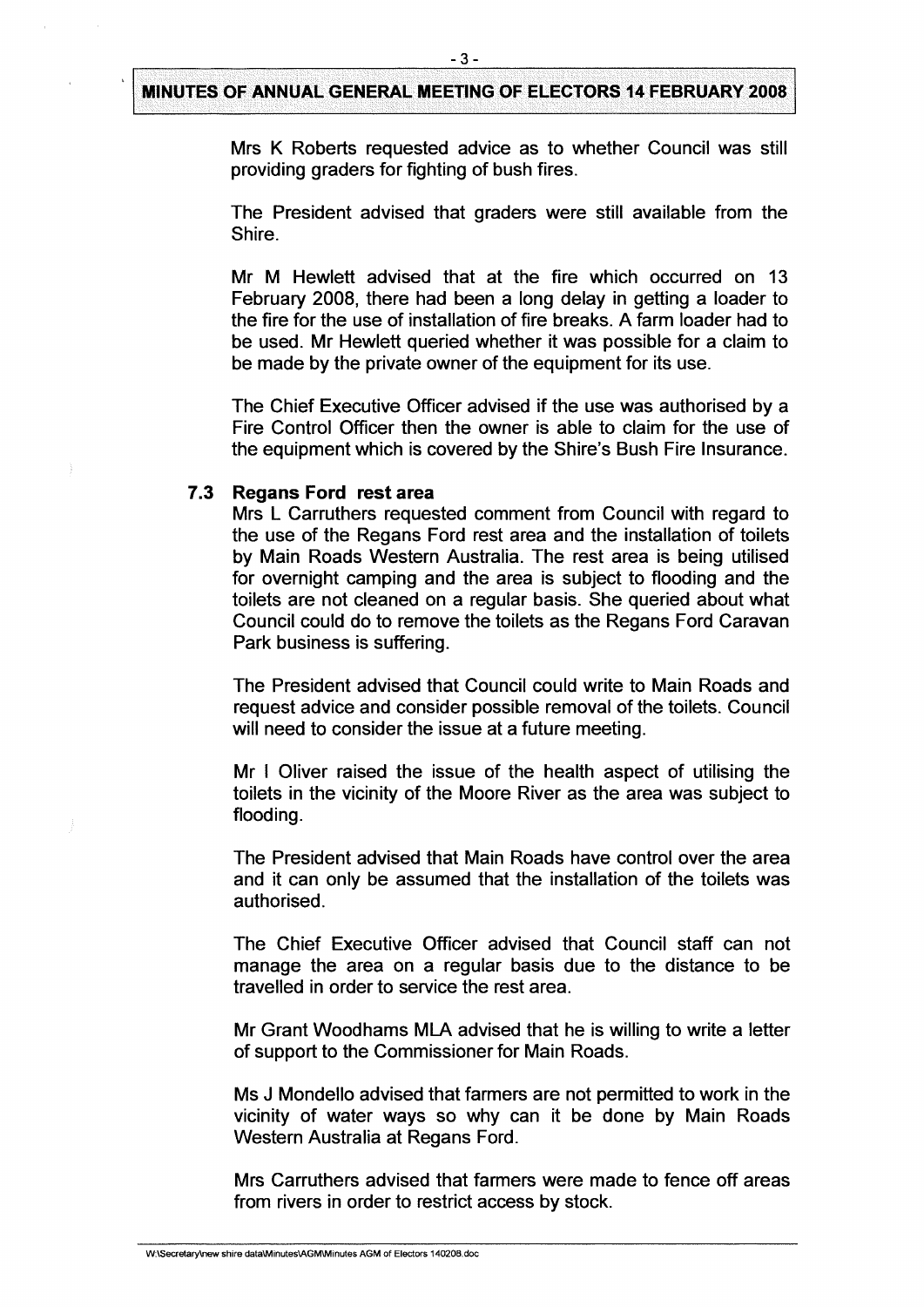-**4**-

Mr J Cook advised that the Regans Ford rest area was shown in most caravan and camping books as a rest area.

#### <span id="page-5-0"></span>**7.4 Parking at Dandaragan Store**

Mrs M Johnson explained problems relating to parking at the Dandaragan Store particularly on the Dandaragan Road.

The Manager Technical Services and Works advised that it was not the Shire's responsibility with the regard to the parking at the Dandaragan Store and further that the Shire will be reconstructing the Dandaragan Road in the vicinity and will attempt to improve the current parking situation.

#### <span id="page-5-1"></span>**7.5 Dandaragan Road footpath**

Mrs S Harris requested advice as to when the footpath would be extended from the vicinity of the St John Ambulance building up to the Dandaragan Community Recreation Club.

The Manager Technical Services and Works advised that the works were proposed to commence in the next financial year.

#### <span id="page-5-2"></span>**7.6 Camm Road**

Mrs M Johnson requested advice with regard to the problem of trucks particularly the rubbish truck having difficulty in turning at the end of Camm Road.

The Manager Technical Services and Works advised that a temporary turn around can be installed in order to allow trucks to use the road appropriately.

## <span id="page-5-3"></span>**7.7 Employment of second Ranger**

Mrs L Carruthers requested advice as to when the Shire will be employing a second Ranger.

The Chief Executive Officer advised that 90% of the Ranger's work was on the western side of the Brand Highway. Issues occurred more often in the coastal areas as a result of having a larger population. There had not been significant dog or parking problems in the towns of Dandaragan and Badgingarra. Once the coast road is constructed then the Shire will again consider the employment of a second Ranger but at this stage there is not a major demand in the rural areas of the Shire. Routine inspections are undertaken on a regular basis.

#### <span id="page-5-4"></span>**7.8 Council owned housing**

Mr M Hewlett sought advice with respect of Shire staff being located in Shire owned housing. A number of houses are currently rented to private individuals.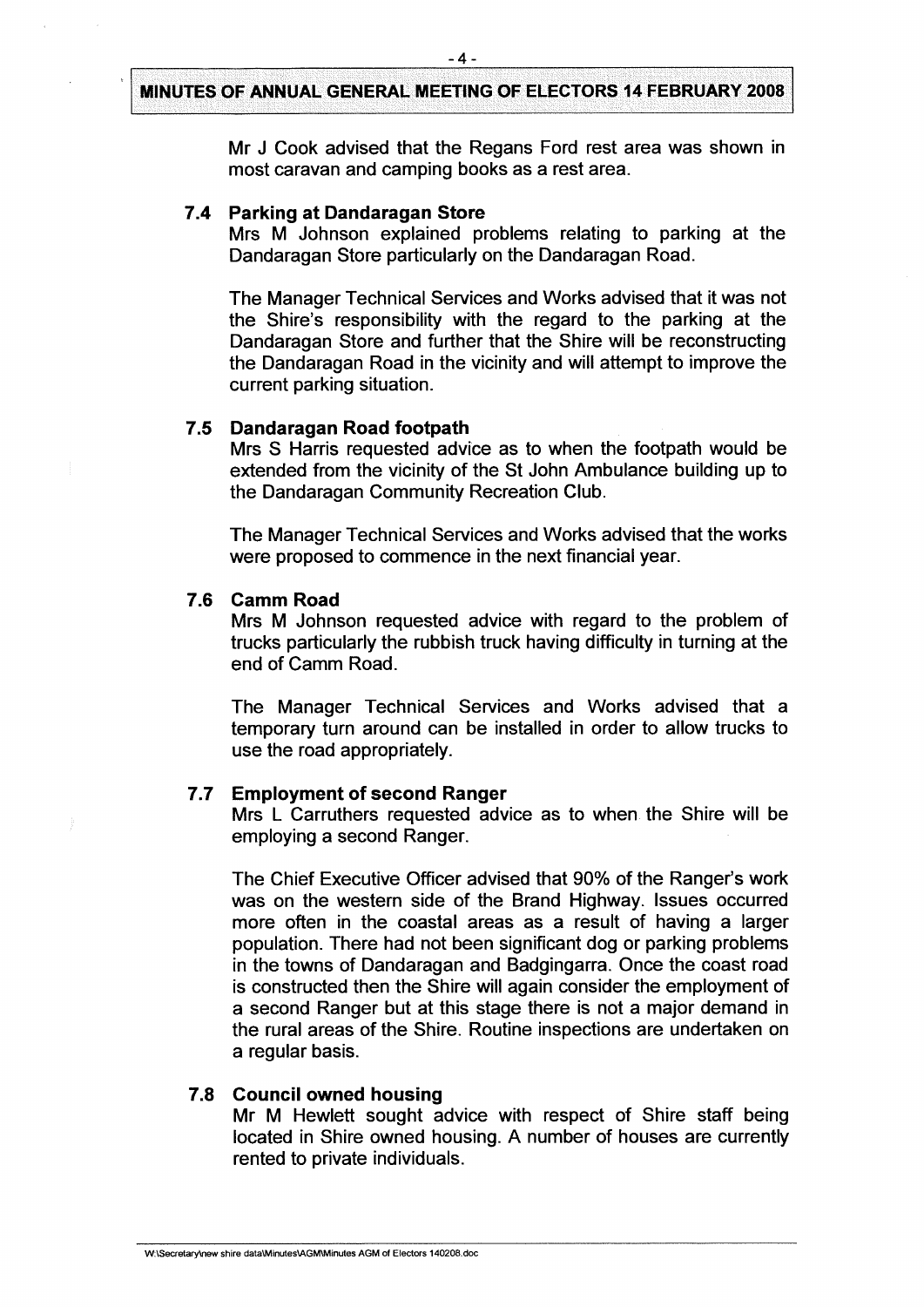The President advised that it was Council's intention to replace some housing stock by purchasing of new houses and selling older houses.

The Chief Executive Officer advised that the Shire was selling two houses and one vacant lot this financial year.

### <span id="page-6-0"></span>**7.9 Development of Dandaragan townsite**

Mr J Cook requested advice with regard to the long term development of the Dandaragan townsite and whether a structure plan had been considered in order to attract interest from developers to subdivide within the town.

The President advised that Council had been considering these issues.

The Deputy Chief Executive Officer advised that a private subdivision was occurring in the Dandaragan townsite and that Council was reluctant in becoming involved at this time pending the outcome of the private subdivisions.

Mr <sup>I</sup> Oliver advised that development of residential land in the Dandaragan townsite would some what relieve the pressure currently being experienced by the metropolitan area.

#### <span id="page-6-1"></span>**7.10 Rates discount**

Advice has been received from the Cervantes Ratepayers and Progress Association that it is does not support the reduction of discount from 10% to 5% as Council has been considering this issue.

The President advised that Council makes a decision on the discount percentage on an annual basis as part of the budget process. A Members Motion had been submitted for Council to consider a reduction of the discount from 10% to 5%. Council has not reached a decision on this issue currently.

Councillors Nelson, Smith and Russell explained their private view point with regard to this issue.

### <span id="page-6-3"></span><span id="page-6-2"></span>**8. SUMMATION**

#### **8.1 President summation**

The President thanked those ratepayers who had attended tonights meeting and thanked Councillors and staff for there input during the 2006/07 financial year.